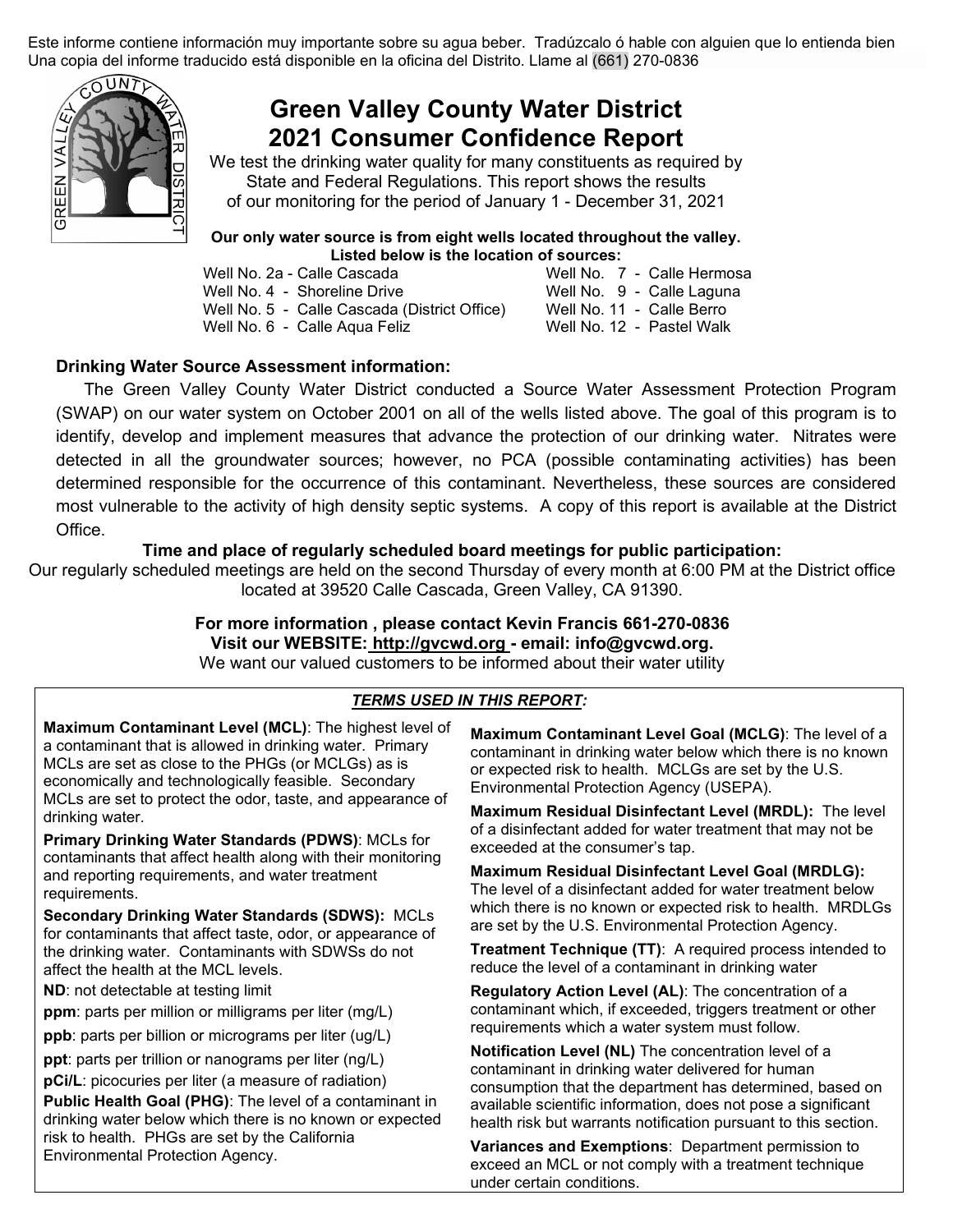

**The sources of drinking water** (both tap water and bottled water) include rivers, lakes, streams, ponds, reservoirs, springs, and wells. As water travels over the surface of the land or through the ground, it dissolves naturally-occurring minerals and, in some cases, radioactive material, and can pick up substances resulting from the presence of animals or from human activity.

#### **Contaminants that may be present in source water include:**

• *Microbial contaminants*, such as viruses and bacteria, that may come from sewage treatment plants, septic systems, agricultural livestock operations, and wildlife.

• *Inorganic contaminants*, such as salts and metals, that can be naturally-occurring or result from urban stormwater runoff, industrial or domestic wastewater discharges, oil and gas production, mining , or farming.

• *Pesticides and herbicides*, which may come from a variety of sources such as agriculture, urban stormwater runoff, and residential uses.

• *Organic chemical contaminants*, including synthetic and volatile organic chemicals, that are byproducts of industrial processes and petroleum production, and can also come from gas stations, urban stormwater runoff, and septic systems.

• *Radioactive contaminants*, which can be naturally-occurring or be the result of oil and gas production and mining activities.

• *Total Coliform:* Water systems are required to meet a strict standard for coliform bacteria. Coliform bacteria are usually harmless, but their presence in water can be an indication of disease-causing bacteria. When coliform bacteria are found, special follow-up tests are done to determine if harmful bacteria are present in the water supply. If the standard is exceeded, the water supplier must notify the public by newspaper, television or radio.

**In order to ensure that tap water is safe to drink**, USEPA and the State Water Resources Control Board, Division of Drinking Water (Division) prescribe regulations that limit the amount of certain contaminants in water provided by public water systems. Division regulations also establish limits for contaminants in bottled water that must provide the same protection for public health.

**The tables starting at the bottom of this page and continued on pages 3 and 4 list all of the drinking water contaminants that were detected during the most recent sampling for the constituent**. The presence of these contaminants in the water does not necessarily indicate that the water poses a health risk. The Division allows us to monitor for certain contaminants less than once per year because the concentrations of these contaminants are not expected to vary significantly from year to year. Some of the data, though representative of the water quality, are more than one year old.

As you can see by the table, our system had no violations. We're proud that your drinking water meets or exceeds all Federal and State requirements. We have learned through our monitoring and testing that some contaminants have been detected. The Green Valley County Water District tests for over 200 drinking water contaminants, only the ones detected appear in the table on page 3.

We would like to thank all our customers that help us protect our water sources, which are the heart of our community, our way of life and our children's future.



| <b>Distribution System Samples</b>  |                                                                                                                                              |            |                                            |        |               |           |                                        |  |
|-------------------------------------|----------------------------------------------------------------------------------------------------------------------------------------------|------------|--------------------------------------------|--------|---------------|-----------|----------------------------------------|--|
|                                     | <b>MCL</b>                                                                                                                                   | <b>PHG</b> |                                            | Year   |               |           |                                        |  |
| <b>Parameter</b>                    | (AL)                                                                                                                                         | (MCLG)     | <b>Units</b>                               | Tested | <b>Result</b> | Violation | <b>Major Sources In Drinking Water</b> |  |
| <b>Microbiological Contaminants</b> |                                                                                                                                              |            |                                            |        |               |           |                                        |  |
| Total Coliform Bacteria             | 2 or more positive<br>samples per month                                                                                                      | 0          | No. of<br>positive<br>samples per<br>month | 2021   |               | No.       | Naturally present in the environment   |  |
| <b>Fecal Coliform and</b><br>E.coli | A routine sample and<br>a repeat sample are<br>total coliform positive.<br>and one of these is<br>lalso fecal coliform or<br>E.coli positive | $\Omega$   | No. of<br>positive<br>sampler per<br>vear  | 2021   | 0             | No.       | Human and animal fecal waste           |  |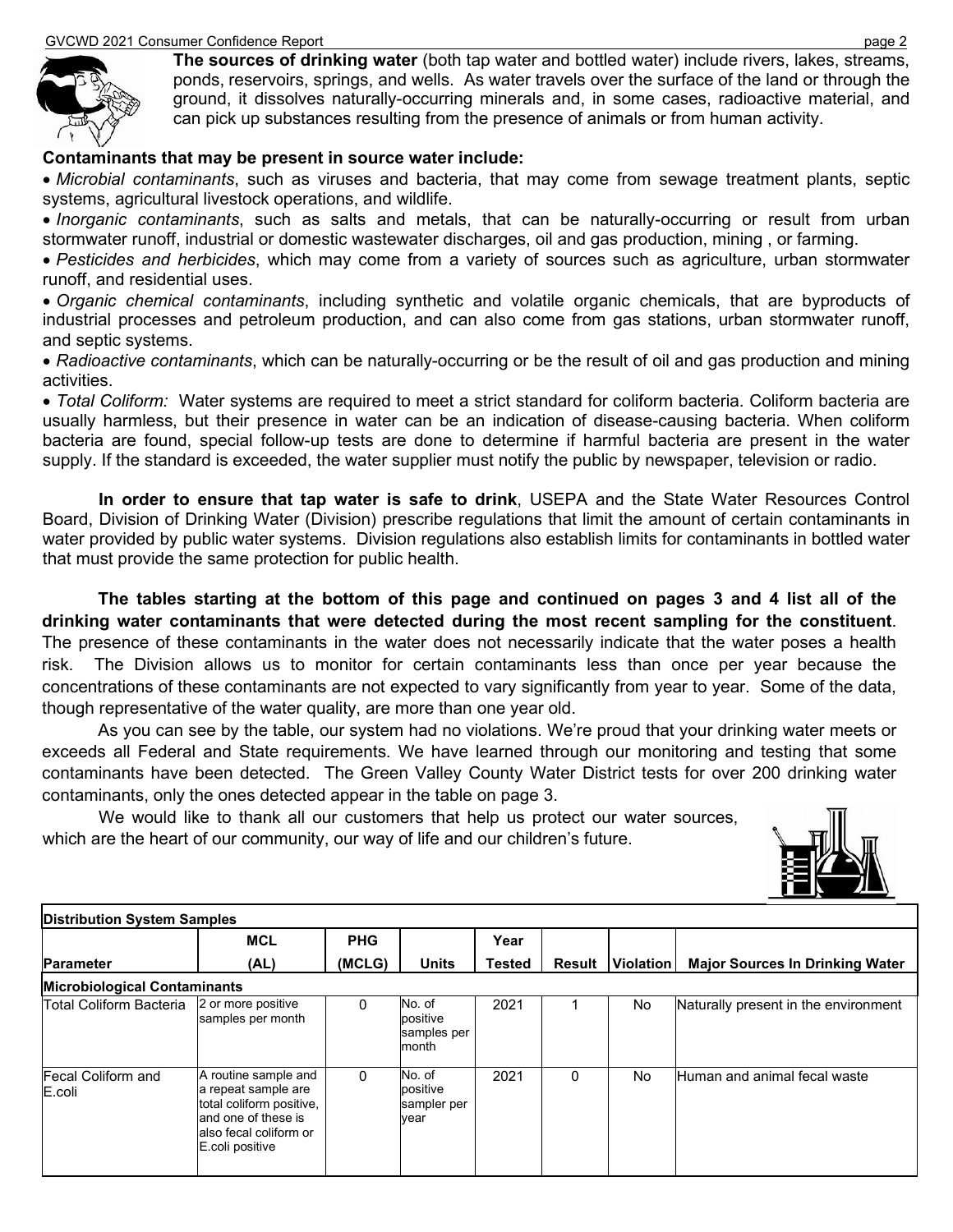GVCWD 2021 Consumer Confidence Report

| <b>Disinfectant Byproducts</b>                                                                                                                        |             |                |              |               | Range       | Average   |                                                                                                                                                                                                                         |  |  |  |
|-------------------------------------------------------------------------------------------------------------------------------------------------------|-------------|----------------|--------------|---------------|-------------|-----------|-------------------------------------------------------------------------------------------------------------------------------------------------------------------------------------------------------------------------|--|--|--|
| <b>Total Trihalomethanes</b>                                                                                                                          | 80          | N/A            | ppb          | 2021          | $14 - 22$   | 18        | By-product of drinking water                                                                                                                                                                                            |  |  |  |
| (TTHMs)<br>Haloacetic Acids (HAA5)                                                                                                                    | 60          | N/A            | ppb          | 2021          | $0-6$       | 3         | chlorination                                                                                                                                                                                                            |  |  |  |
| <b>Chlorine Residual</b>                                                                                                                              | $MRDL=4.0$  | MRDLG=4.0      | ppm          | 2021          | 0.45-0.93   | 0.72      | Drinking w ater disinfectant<br>added for treatment                                                                                                                                                                     |  |  |  |
|                                                                                                                                                       | <b>MCL</b>  | <b>PHG</b>     |              | Year          |             |           | <b>Major Sources in Drinking</b>                                                                                                                                                                                        |  |  |  |
| Parameter                                                                                                                                             | (AL)        | (MCLG)         | <b>Units</b> | <b>Tested</b> | Range       | Average   | Water                                                                                                                                                                                                                   |  |  |  |
| <b>Radioactive Contaminants</b>                                                                                                                       |             |                |              |               |             |           |                                                                                                                                                                                                                         |  |  |  |
|                                                                                                                                                       |             |                |              |               |             |           | Radioactive decay of uranium                                                                                                                                                                                            |  |  |  |
| Radium 228                                                                                                                                            | ---         | 0.019          | pCi/L        | 2019          | $0 - 0.045$ | 0.19      | and thorium in rocks and soil                                                                                                                                                                                           |  |  |  |
| Uranium                                                                                                                                               | 20          | 0.43           | pCi/L        | 2019          | 0446-0.891  | 5.684     | Naturally occurring mineral                                                                                                                                                                                             |  |  |  |
| Gross Alpha particle activity                                                                                                                         | 15          | N/A            | PCi/L        | 2021          | 0.94-2.71   | 1.83      | Erosion of natural deposits                                                                                                                                                                                             |  |  |  |
| <b>Inorganics</b>                                                                                                                                     |             |                |              |               |             |           |                                                                                                                                                                                                                         |  |  |  |
| Chromium (Total)                                                                                                                                      | 50          | (100)          | ppb          | 2019          | <b>ND</b>   | <b>ND</b> | Discharge from steel and pulp<br>mills and chrome plating;<br>erosion of natural deposits                                                                                                                               |  |  |  |
| Barium                                                                                                                                                | 1000        | 0.2            | ppb          | 2019          | $0 - 111$   | 13.9      | Discharge of oil drilling w astes<br>and from metal refineries;<br>erosion of natural deposits                                                                                                                          |  |  |  |
| Fluoride                                                                                                                                              | 2           | 1              | ppm          | 2019          | $0.6 - 0.8$ | 0.7       | w ater additive w hich promotes<br>strong teeth; discharge from<br>fertilizer and aluminum                                                                                                                              |  |  |  |
| Nitrate (as Nitrogen N)                                                                                                                               | 10          | 10             | ppm          | 2021          | $3.4 - 8.1$ | 5.75      | Runoff and leaching from<br>fertilizer use; leaching from<br>septic tanks and sew age;<br>erosion of natural deposits                                                                                                   |  |  |  |
| Vanadium                                                                                                                                              | (50)        | N/A            | ppm          | 2005          | $3.0 - 3.0$ | 5.75      | The babies of some pregnant<br>women who drink water containing<br>vanadium in excess of the<br>notification level may have an<br>increased risk of developmental<br>effects, based on studies in<br>laboratory animals |  |  |  |
|                                                                                                                                                       |             |                |              |               |             | ND.       |                                                                                                                                                                                                                         |  |  |  |
| Hexavalent                                                                                                                                            | 10          | N/A            | ppb          | 2017          | <b>ND</b>   |           |                                                                                                                                                                                                                         |  |  |  |
| Additional Constituents Analyzed (Groundwater Samples)                                                                                                |             |                |              |               |             |           |                                                                                                                                                                                                                         |  |  |  |
|                                                                                                                                                       | <b>MCL</b>  | PHG            |              | Year          |             |           | <b>Major Sources in Drinking</b>                                                                                                                                                                                        |  |  |  |
| Parameter                                                                                                                                             | (NL)        | (MCLG)         | <b>Units</b> | <b>Tested</b> | Range       | Average   | Water                                                                                                                                                                                                                   |  |  |  |
| pH                                                                                                                                                    | No Standard |                | Std units    | 2019          | $7 - 7.6$   | 7.4       |                                                                                                                                                                                                                         |  |  |  |
| <b>Hardness</b>                                                                                                                                       | No Standard |                | mg/L         | 2019          | 246-285     | 265       |                                                                                                                                                                                                                         |  |  |  |
| Sodium                                                                                                                                                | No Standard |                | mg/L         | 2019          | 28-31       | 29.3      |                                                                                                                                                                                                                         |  |  |  |
| Calcium                                                                                                                                               | No Standard |                | mg/L         | 2019          | 59-64       | 61.3      |                                                                                                                                                                                                                         |  |  |  |
| Potassium                                                                                                                                             | No Standard |                | mg/L         | 2019          | $0 - 2$     | 1.6       |                                                                                                                                                                                                                         |  |  |  |
| Magnesium                                                                                                                                             | No Standard |                | mg/L         | 2019          | 24-31       | 27.3      | Substances that form ions                                                                                                                                                                                               |  |  |  |
| Specific Conductance (E.C.)                                                                                                                           | 1600        |                | umho/cm      | 2019          | 640-683     | 661       | when in water; sew er                                                                                                                                                                                                   |  |  |  |
| Total Alkalinity (as CaC03)                                                                                                                           | No Standard |                | mg/L         | 2019          | 220-250     | 235       |                                                                                                                                                                                                                         |  |  |  |
| <b>Bicarbonate</b>                                                                                                                                    | No Standard |                | mg/L         | 2019          | 270-310     | 288.8     |                                                                                                                                                                                                                         |  |  |  |
| Turbidity                                                                                                                                             | <b>TT</b>   | N/A            |              | 2019          | $0.1 - 1.1$ | 0.4       | Soil run off                                                                                                                                                                                                            |  |  |  |
| Secondary Standards - Aesthetic Standard Established by the State Water Resources Control Board-Div of Drinking Water                                 |             |                |              |               |             |           |                                                                                                                                                                                                                         |  |  |  |
| Aluminium                                                                                                                                             | 1000        | 0.6            | ug/L         | 2019          | <b>ND</b>   | <b>ND</b> | Erosion of natural deposits                                                                                                                                                                                             |  |  |  |
| Chloride                                                                                                                                              | 500         |                | mg/L         | 2019          | 17-24       | 21.3      | Runoff/leaching from natural<br>deposits<br>Leaching from natural deposits,                                                                                                                                             |  |  |  |
| Iron                                                                                                                                                  | 300         |                | ug/L         | 2019          | $0 - 150$   | 31.3      | industrial wastes                                                                                                                                                                                                       |  |  |  |
| Lead                                                                                                                                                  | (15)        | $\overline{2}$ | ug/L         | 2008          | $.2 - 2.5$  | 0.83      |                                                                                                                                                                                                                         |  |  |  |
| Manganese                                                                                                                                             | 50          |                | ug/L         | 2019          | $0 - 40$    | $7.5$     | Naturally occurs in rocks and soil                                                                                                                                                                                      |  |  |  |
|                                                                                                                                                       |             |                |              |               |             |           | Erosion of natural deposits; discharge<br>from refineries and factories; runoff from                                                                                                                                    |  |  |  |
| Mercury                                                                                                                                               | 2           | 1.2            | ug/L         | 2019          | ND.         | 0         | landfills and cropland.                                                                                                                                                                                                 |  |  |  |
| Sulfate                                                                                                                                               | 500         |                | mg/L         | 2019          | 39.7-55.1   | 49.4      | Runoff/leaching from natural                                                                                                                                                                                            |  |  |  |
| Zinc                                                                                                                                                  | 500         |                | ug/L         | 2019          | ND.         | 0         | deposits; industrial wastes                                                                                                                                                                                             |  |  |  |
| <b>Total Dissolved Solids</b><br>*Any violation of an MCL or AL is asterisked. Additional information regarding the violation is provided on the next | 1000        |                | mg/L         | 2019          | $370 - 400$ | 382.5     | Runoff/leaching from natural                                                                                                                                                                                            |  |  |  |